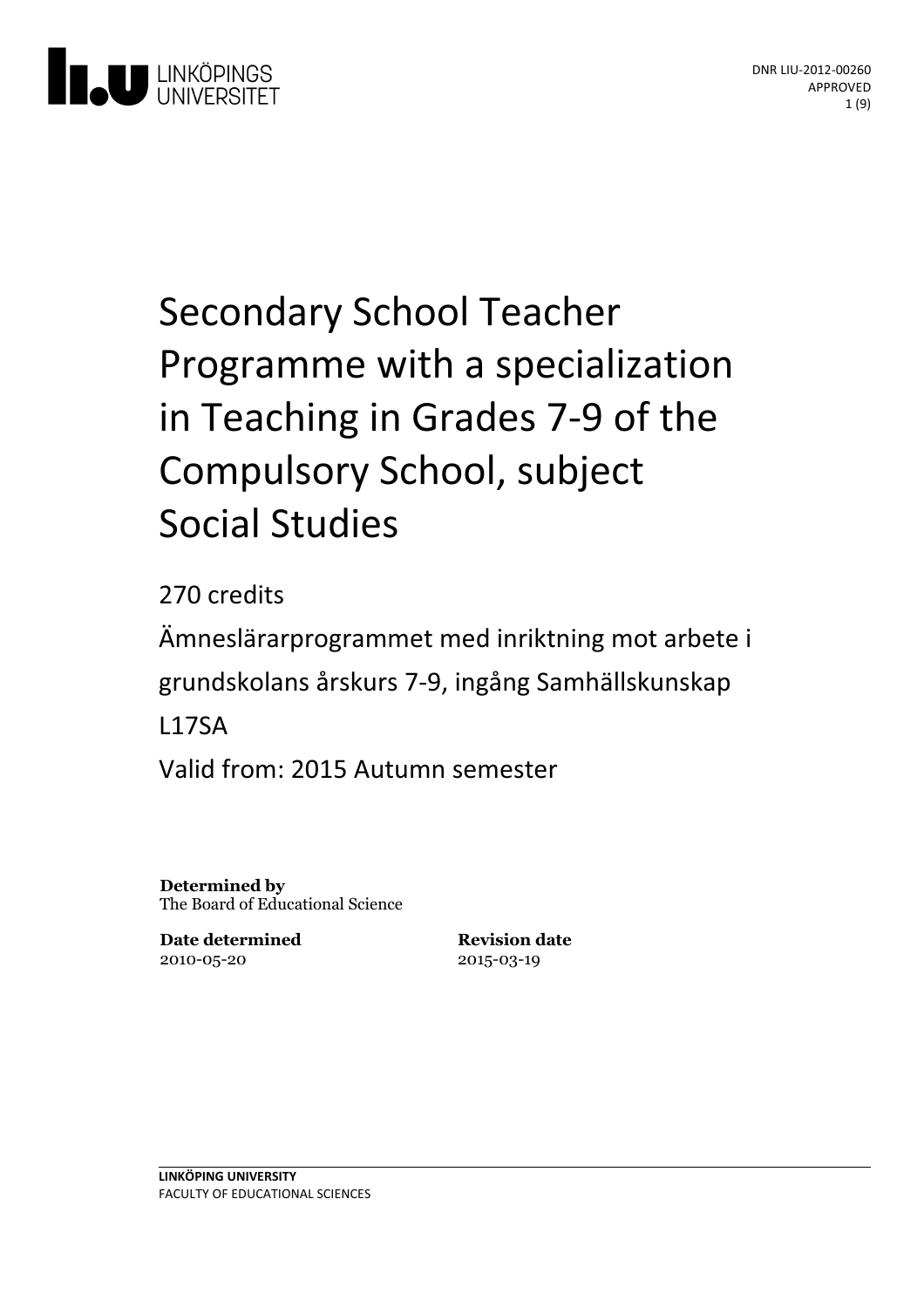SECONDARY SCHOOL TEACHER PROGRAMME WITH A SPECIALIZATION IN TEACHING IN GRADES 7-9 OF THE COMPULSORY SCHOOL, SUBJECT SOCIAL STUDIES APPROVED 2 (9)

# Entry requirements

# Degree in Swedish

Ämneslärarexamen med inriktning mot arbete i grundskolans årskurs 7-9

# Degree in English

Degree of Bachelor of Arts in Secondary Education Degree of Bachelor of Sciense in Secondary Education

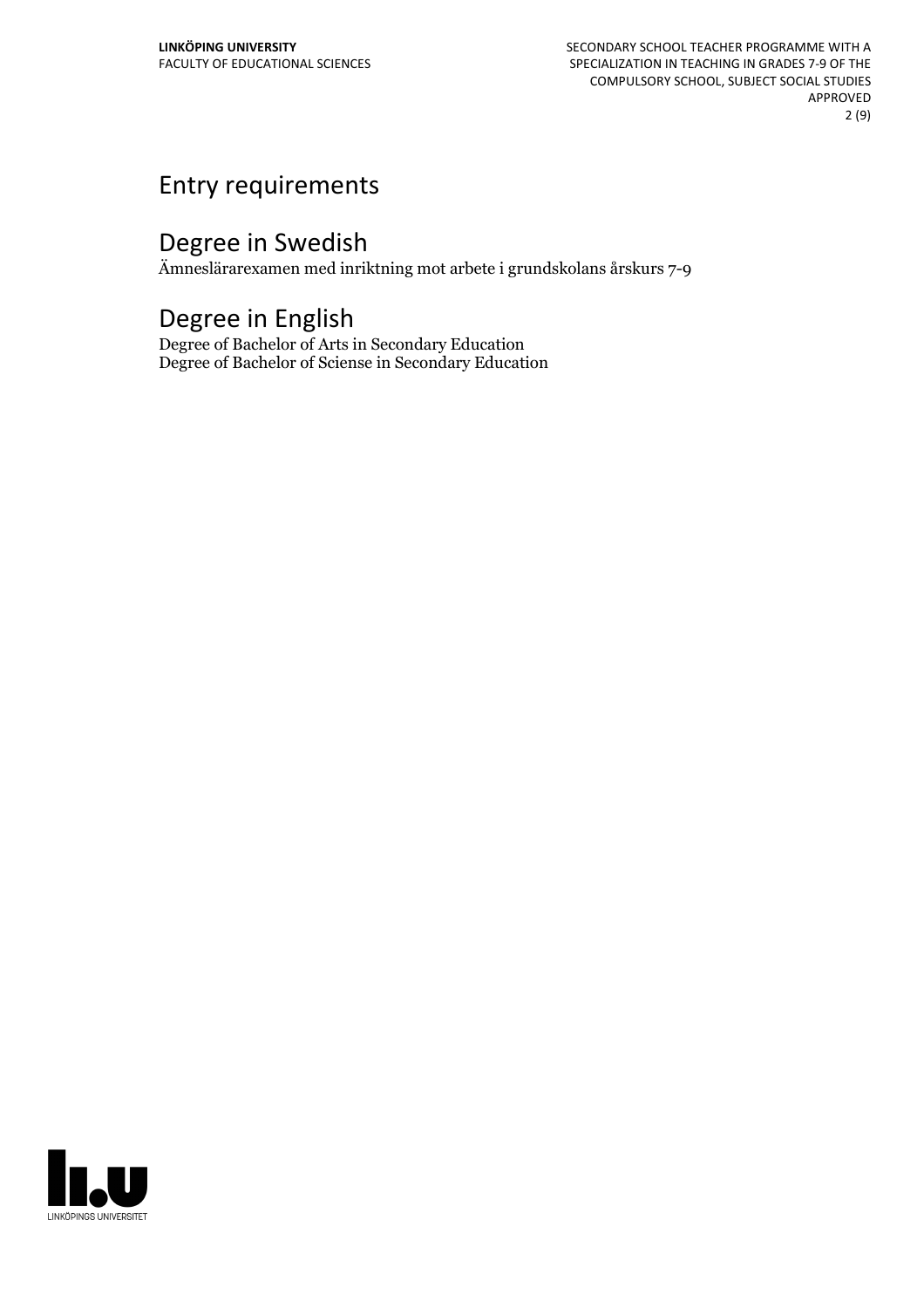# **Curriculum**

# **Semester 1 (Autumn 2015)**

| Course<br>code | Course name                                                               | <b>Credits</b> | Level            | Weeks | ECV |
|----------------|---------------------------------------------------------------------------|----------------|------------------|-------|-----|
| 974G01         | Educational Sciences 1, Didactics                                         | 5              | G <sub>1</sub> X |       |     |
| 974G03         | Educational Sciences 3, Educational Assessment                            | 7.5            | G <sub>1</sub> X |       |     |
| 974G04         | Educational Sciences 4, History of Education,<br>Societal role and values | 7.5            | G <sub>1</sub> X |       |     |
| 974G06         | Educational Sciences 2, Development and Learning                          | 8.5            | G <sub>1</sub> X |       |     |
| 974GV6         | <b>Educational Scienes, Teaching Practise</b>                             | 1.5            | G <sub>1</sub> X |       |     |

# **Semester 2 (Spring 2016)**

| Course<br>code | Course name                      | <b>Credits</b> | Level            | <b>Weeks</b> | <b>ECV</b> |
|----------------|----------------------------------|----------------|------------------|--------------|------------|
| 91SH01         | Social Science: Didactics        | 9              | G1X              |              |            |
| 9GSH01         | Social science: Political theory | 6              | G1X              |              |            |
| 9GSH02         | Social Science: Sociology 1      | 7.5            | G <sub>1</sub> X |              |            |
| 9GSH03         | Social Science: Economics        | 7.5            | G1X              |              |            |

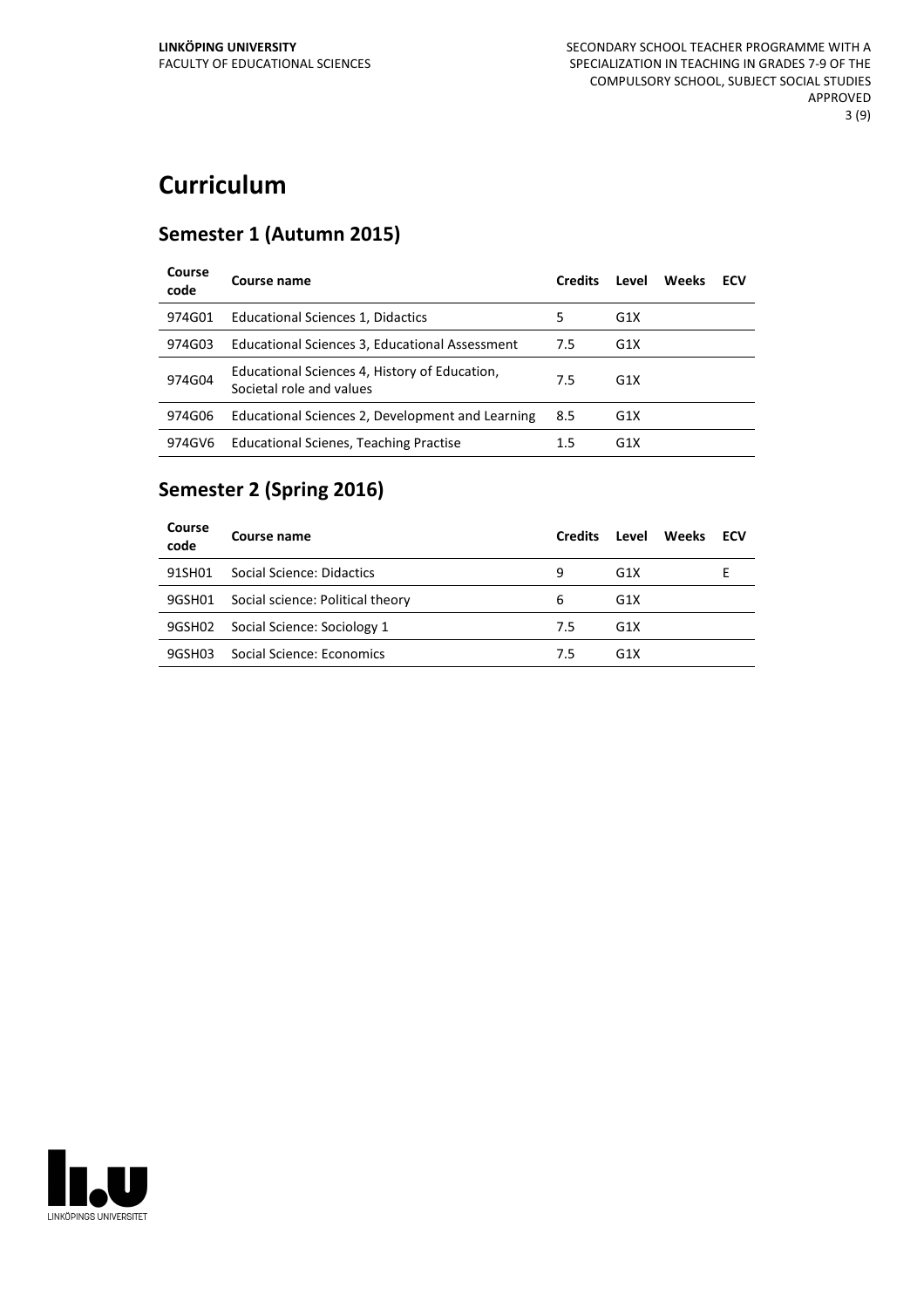# **Semester 3 (Autumn 2016)**

| Course<br>code | Course name                                     | <b>Credits</b> | Level | <b>Weeks</b> | ECV |
|----------------|-------------------------------------------------|----------------|-------|--------------|-----|
| 92GE07         | Geography (1-30)                                | 30             | G1X   |              |     |
| 92MAV1         | Mathematics: Teaching practice (17-18)          | 1.5            | G1X   |              | E   |
| 92RE17         | Religious Education (1-15)                      | 15             | G1X   |              |     |
| 92RE27         | Religious Education (16-30)                     | 15             | G1X   |              |     |
| 92SH02         | Social Science: Didactics                       | 7.5            | G1X   |              | E   |
| 92SHV9         | Social Science, Teaching Practice, (46-52,5 hp) | 7.5            | G1X   |              | F   |
| 9GMA01         | Mathematics: Algebra                            | 6              | G1X   |              |     |
| 9GMA02         | Mathematics: One variable calculus 1            | 6              | G1X   |              | E   |
| 9GMA03         | Mathematics: Linear algebra                     | 6              | G1X   |              |     |
| 9GMA09         | Mathematics: Geometry ()                        | 5              | G1X   |              | E   |
| 9GSH04         | Social Science: Swedish politics                | 7.5            | G1X   |              |     |
| 9GSH05         | Social science: International politics          | 7.5            | G1X   |              |     |

**Semester 4 (Spring 2017)**

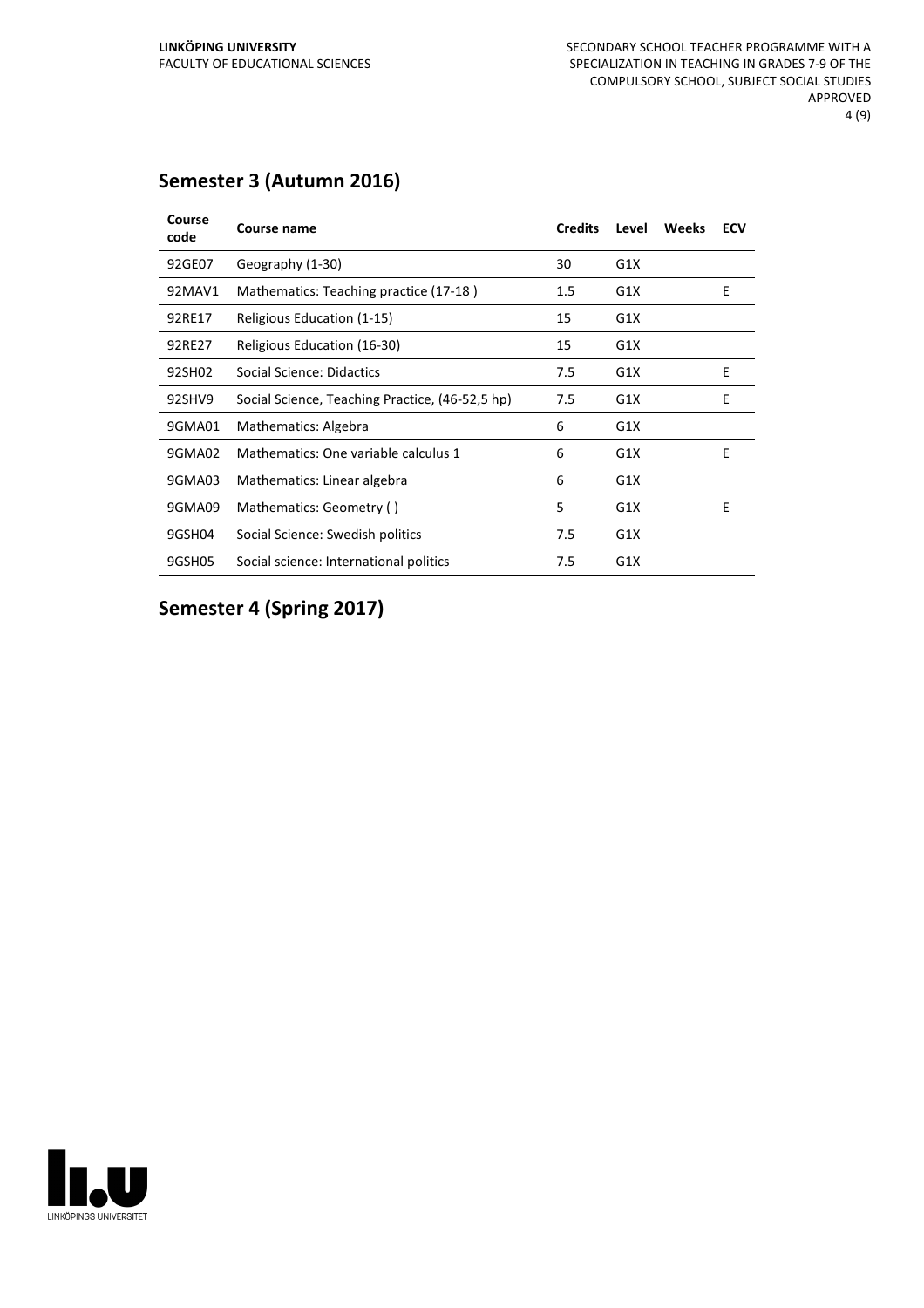#### **LINKÖPING UNIVERSITY** FACULTY OF EDUCATIONAL SCIENCES

| Course<br>code | Course name                                                            | <b>Credits</b> | Level | Weeks              | <b>ECV</b> |
|----------------|------------------------------------------------------------------------|----------------|-------|--------------------|------------|
| 92GEV9         | Geography: Teaching Practice (52.5 - 60), 7,5<br><b>ECTS Credits</b>   | 7.5            | G1X   |                    | E          |
| 92REV9         | Religious Education: Teaching Practice (37.5-<br>45), 7,5 ECTS Credits | 7.5            | G1X   |                    | E          |
| 9GMA04         | Mathematics, Calculus in One Variable 2                                | 6              | G1X   | v201703-<br>201710 | E          |
| 9GMA05         | <b>Mathematics, Statistics</b>                                         | 5              | G1X   | v201703-<br>201710 | E          |
| 92MAD9         | Mathematics: Mathematics Education 2 (42-<br>49), 6 ECTS Credits       | 6              | G1X   | v201703-<br>201722 | C          |
| 92RE37         | Religious Education (31-37,5)                                          | 7.5            | G1X   | v201704-<br>201708 |            |
| 92GE37         | Geography (31-52,5)                                                    | 22.5           | G1X   | v201704-<br>201713 | E          |
| 92EN17         | English (1-27,5)                                                       | 27.5           | G1X   | v201704-<br>201723 |            |
| 92SV17         | Swedish (1-30)                                                         | 30             | G1X   | v201704-<br>201723 | E          |
| 92MAV9         | Mathematics: Teaching Practice, 6 ECTS Credits                         | 6              | G1X   | v201712-<br>201717 | C          |
| 9GMA07         | Mathematics, History of Mathematics                                    | 3              | G1X   | v201712-<br>201721 | E          |
| 92E1V7         | English: Teaching Practise (28-30)                                     | 2.5            | G1X   | v201714-<br>201716 | Ε          |
| 9GMA06         | Mathematics, Calculus in Several Variables                             | 4              | G1X   | v201714-<br>201721 | E          |
| 92RE47         | Religious Education (41-60)                                            | 15             | G1X   | v201714-<br>201723 |            |

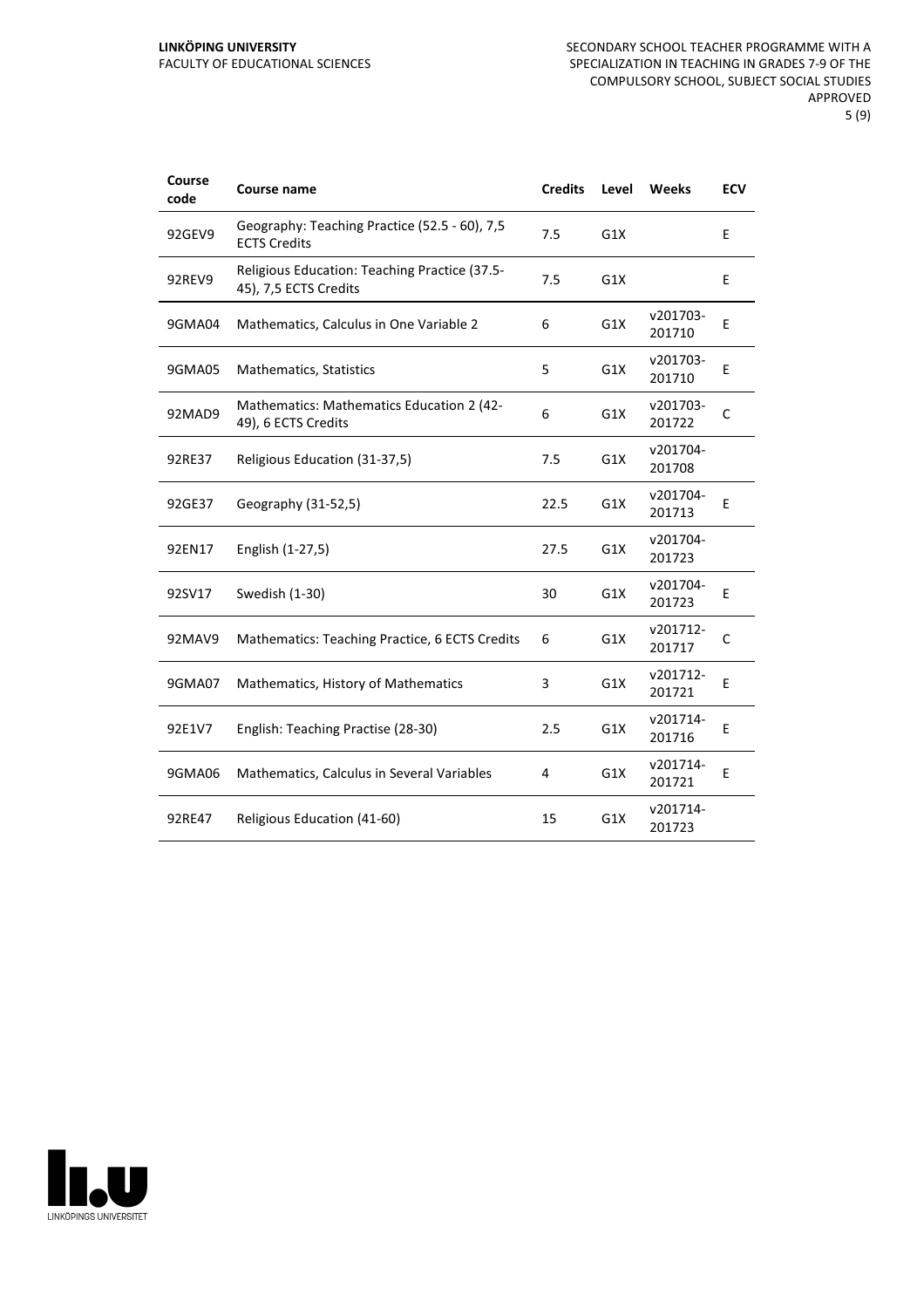# **Semester 5 (Autumn 2017)**

| Course<br>code | Course name                                                 | <b>Credits</b> | Level            | Weeks              | <b>ECV</b> |
|----------------|-------------------------------------------------------------|----------------|------------------|--------------------|------------|
| 93SVV9         | Swedish: Teaching Practice (53-60 hp)                       | 7.5            | G2X              |                    | E          |
| 93SV37         | Swedish (31-52.5)                                           | 22.5           | G2X              | v201633-<br>201703 | C          |
| 93SH02         | Social Science: Didactics                                   | 7.5            | G <sub>2</sub> X | v201734-<br>201738 |            |
| 93EN37         | English (31-55)                                             | 25             | G <sub>1</sub> X | v201735-<br>201803 |            |
| 93ENV8         | Verksamhetsförlagd utbildning i engelska (56-58<br>hp), 3hp | $\overline{3}$ | G2X              | v201739-<br>201740 | E          |
| 93ENV9         | English: Teaching Practice (59-60), 2 ECTS Credits          | 2              | G <sub>2</sub> X | v201739-<br>201740 | F          |
| 9GSH04         | Social Science: Swedish politics                            | 7.5            | G1X              | v201739-<br>201743 |            |
| 9GSH05         | Social science: International politics                      | 7.5            | G1X              | v201744-<br>201803 | Е          |
| 93SHV9         | Social Science, Teaching Practice, (46-52,5 hp)             | 7.5            | G1X              | v201745-<br>201749 | Е          |

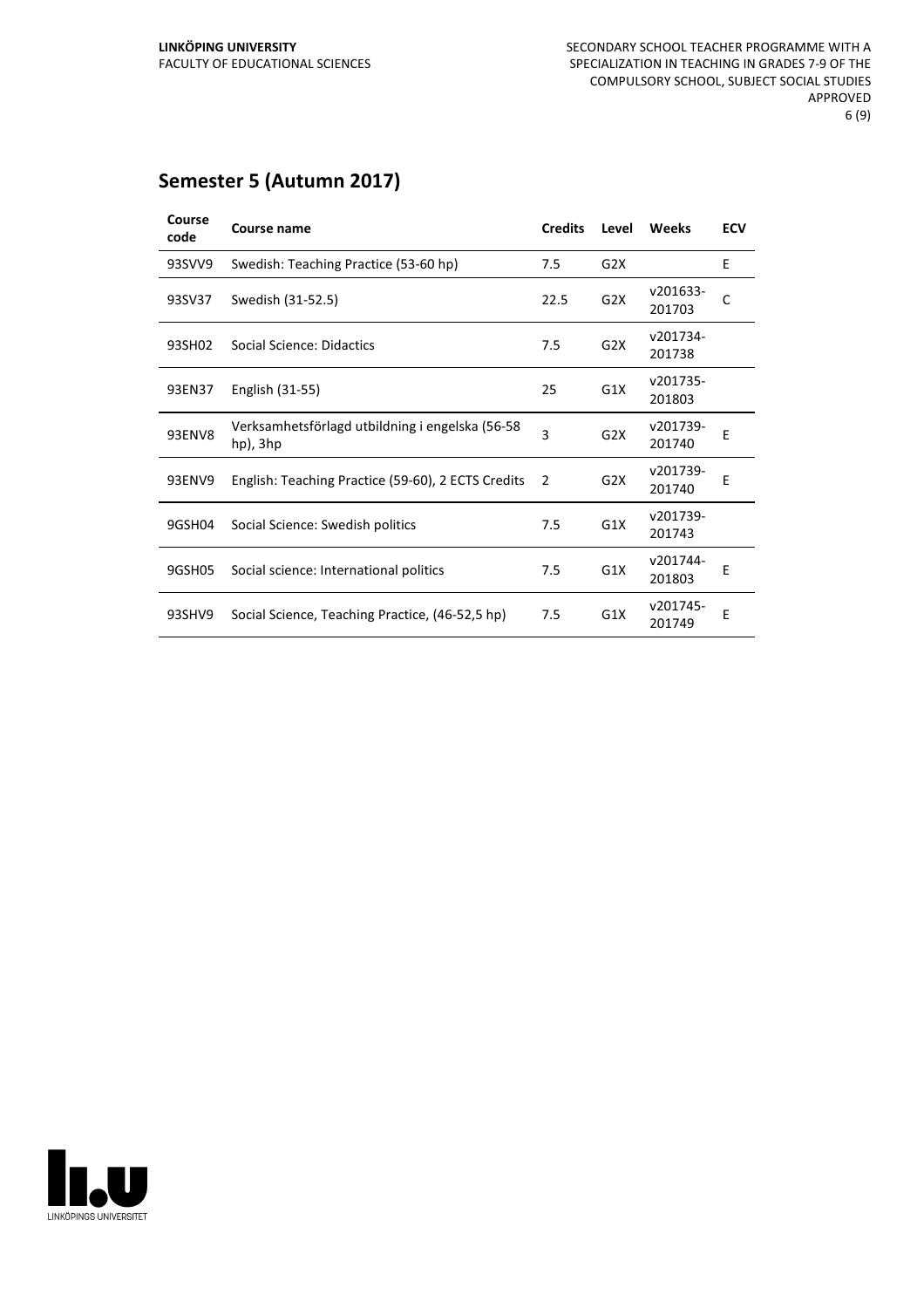# **Semester 6 (Spring 2018)**

| Course<br>code | Course name                                                          | <b>Credits</b> | Level            | <b>Weeks</b>       | <b>ECV</b> |
|----------------|----------------------------------------------------------------------|----------------|------------------|--------------------|------------|
| 93XSV1         | Thesis, Swedish                                                      | 15             | G <sub>2E</sub>  |                    | E          |
| 93UK57         | Educational Sciences 5, Social Relations and<br>Teachers' Leadership | 7.5            | G <sub>2</sub> X | v201804-<br>201808 | E          |
| 93SV57         | Swedish (61-75 cr)                                                   | 15             | G2X              | v201804-<br>201813 |            |
| 93UK67         | Educational Sciences 6, Special Needs Education                      | 7.5            | G2X              | v201809-<br>201813 |            |
| 9GSH07         | Social Science: Sociology 2                                          | 7.5            | G2X              | v201809-<br>201813 | E          |
| 93SV67         | Swedish (76-90 cr)                                                   | 15             | G2X              | v201814-<br>201823 |            |
| 93XSH1         | Thesis, Social Science                                               | 15             | G <sub>2E</sub>  | v201814-<br>201823 | E          |
| 93XSH7         | Thesis, Social Science                                               | 15             | G <sub>2E</sub>  | v201814-<br>201823 |            |
| 9GSH08         | Social science: Comparative politics                                 | 6              | G <sub>2</sub> X | v201815-<br>201818 | E          |
| 9GSH06         | Social Science: Economics                                            | 7.5            | G2X              | v201819-<br>201823 |            |

# **Semester 7 (Autumn 2018)**

| Course<br>code | Course name                  | <b>Credits</b> | Level           | Weeks              | <b>ECV</b> |
|----------------|------------------------------|----------------|-----------------|--------------------|------------|
| 93GE07         | Geography (1-30 cr)          | 30             | G2X             |                    | E          |
| 93XSH7         | Thesis, Social Science       | 15             | G2E             |                    | C          |
| 93RE19         | Religious Studies (1-15 cr)  | 15             | G2X             | v201834-<br>201843 |            |
| 93RE29         | Religious Studies (16-30 cr) | 15             | G2X             | v201844-<br>201903 |            |
| 93XSH7         | Thesis, Social Science       | 15             | G <sub>2E</sub> | v201844-<br>201903 | Е          |
| 93XSV7         | Thesis, Swedish              | 15             | G <sub>2E</sub> | v201844-<br>201903 | F          |

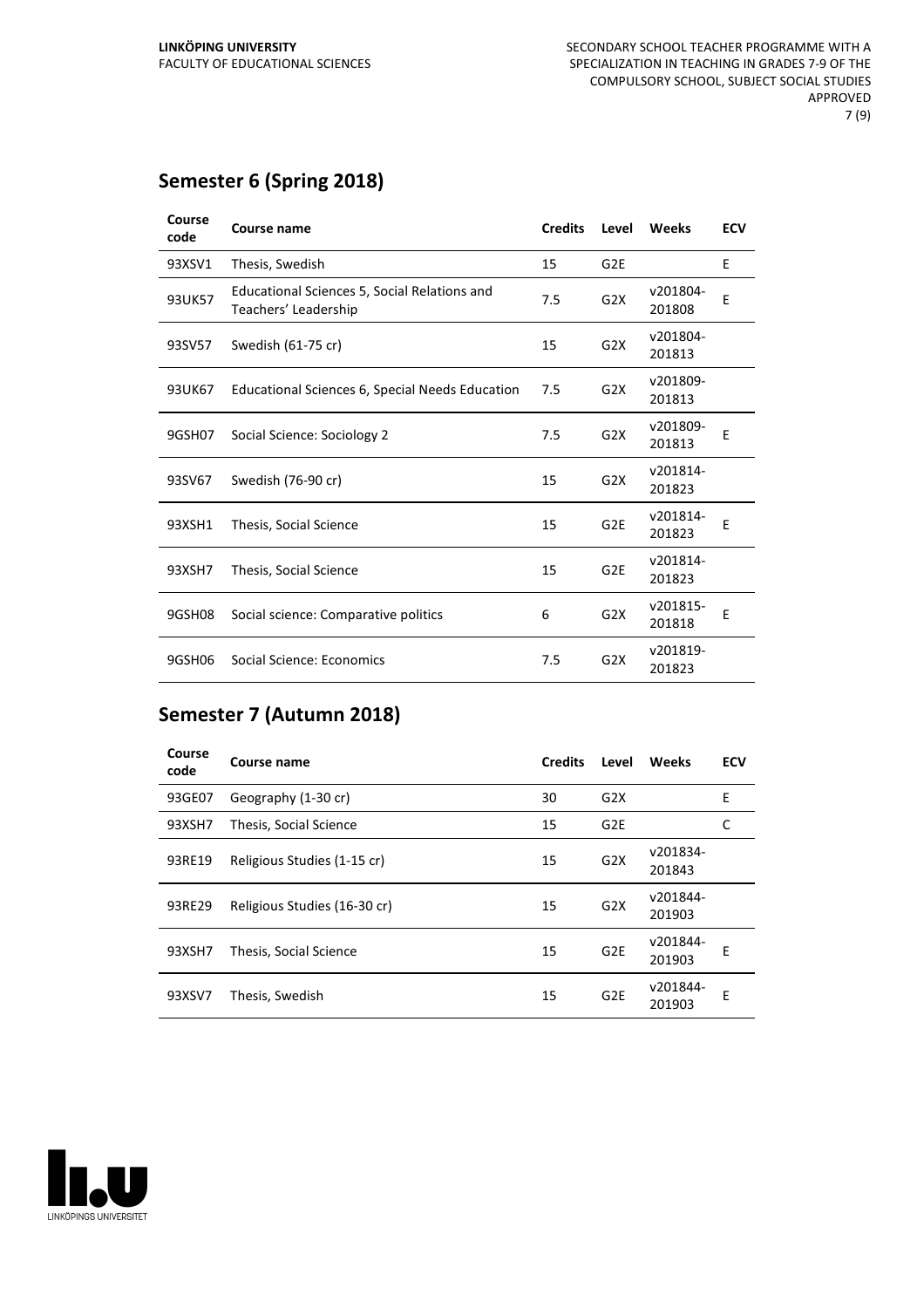# **Semester 8 (Spring 2019)**

| Course<br>code | Course name                                                          | <b>Credits</b> | Level | Weeks              | <b>ECV</b> |
|----------------|----------------------------------------------------------------------|----------------|-------|--------------------|------------|
| <b>9ARE39</b>  | Religious Studies (31-45 Credits)                                    | 15             | A1X   | v201904-<br>201908 | E          |
| 9AGE37         | Geography (31-45 cr)                                                 | 15             | A1X   | v201904-<br>201923 |            |
| 9AKE37         | Chemistry (31-45 cr)                                                 | 15             | A1X   | v201904-<br>201923 | E          |
| 9AVFU8         | <b>Teaching Practice</b>                                             | 13.5           | A1X   | v201904-<br>201923 | Е          |
| 9AGEV8         | Geography: Teaching Practise (46-52,5 Cr)                            | 7.5            | A1X   | v201909-<br>201913 | Е          |
| 9AGEV9         | Geography: Teaching Practise (46-52,5 Cr)                            | 7.5            | A1X   | v201909-<br>201913 | E          |
| 9AREV8         | Religious Studies: Teaching Practice (46-52,5<br>Credits)            | 7.5            | A1X   | v201909-<br>201913 | E          |
| 9AREV9         | Religious Studies: Teaching Practice (46-52,5<br>Credits)            | 7.5            | A1X   | v201909-<br>201913 | E          |
| 9ASH07         | Social Science: Sociology 2                                          | 7.5            | A1X   | v201909-<br>201913 | E          |
| 9ASHV9         | Social Science: Teaching Practise (76-82 cr)                         | 6              | A1X   | v201909-<br>201913 | E          |
| 9AKEV8         | Chemistry: Teaching Practice (46-52,5 Credits)                       | 7.5            | A1X   | v201912-<br>201918 | E          |
| 9ASAV8         | Swedish as a Second Language: Teaching<br>Practice (46-52,5 Credits) | 7.5            | A1X   | v201913-<br>201918 | E          |
| 9ASVV8         | Swedish: Teaching Practise (76-82 cr)                                | 7.5            | A1X   | v201913-<br>201918 | E          |
| 9AXSH1         | Thesis in Social Science                                             | 15             | A1X   | v201914-<br>201923 | E          |
| 9AXSV1         | Thesis in Swedish                                                    | 15             | A1X   | v201914-<br>201923 | E          |
| 9ASH06         | Social Science: Economics                                            | 7.5            | A1X   | v201919-<br>201923 | E          |
| 9AUK81         | Educational Sciences 8, Theory of science and<br>research methods    | 7.5            | A1X   | v201919-<br>201923 | E          |